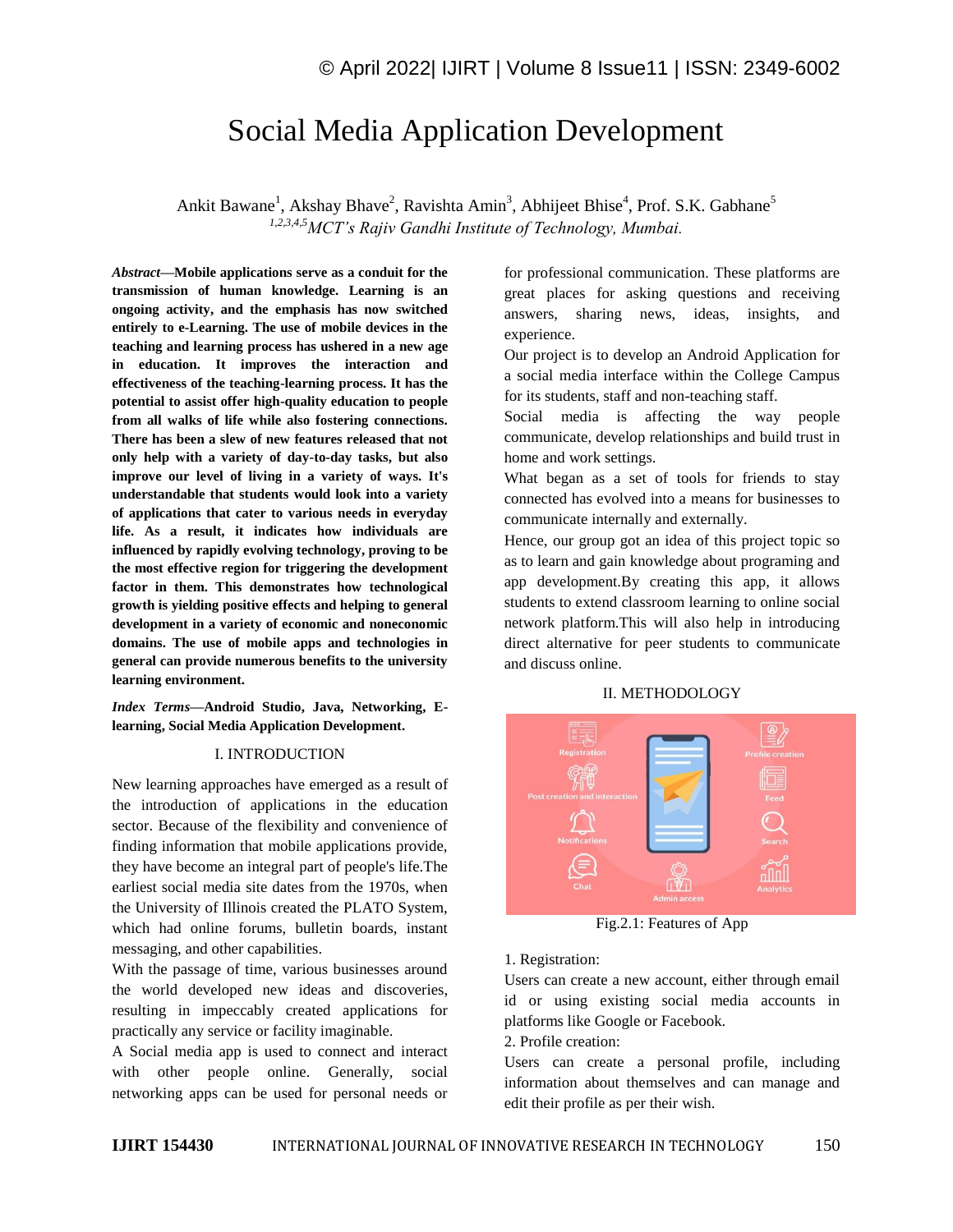# © April 2022| IJIRT | Volume 8 Issue11 | ISSN: 2349-6002

#### 3. Post Creation and Interaction:

Users can publish posts with different content, such as text, photos or video. They can also interact with others' posts through likes and comments.

#### 4. Feed:

Users should be able to stay tuned with all the information regarding their friends and communities through a central space called Feed.

## 5. Notifications:

Users can get notifications about new events such as likes, comments, messages, follows, etc.

6. Search:

Enable users to find people, groups, or topics by implementing search for different criteria such as username, tag, location.

#### 7. Admin Access:

To manage the site, carry out administrative functions, and to manage reported users, this feature is essential.

### III. WORK DONE



Fig. 2.2: Implementation

We have created the sign up and log in page for our system where user can enter their log in credentials and successfully create an account and access it.

### SIGN UP PAGE:



Fig.2.3: Sign Up Page

# LOGIN PAGE:



Fig. 2.4: Login Page

- A. Working principle
- For a user to use this Social Media App, that user needs his/her own Profile.
- For that the user needs to create an account by filling in the Login credentials such as Name, Profession, E-mail, Password, etc.
- After successfully signing up, the User can now access the application.
- Using his/her profile, the user can now check his/her daily News Feed and access the app.

### B. Technique developed

Software Used:

- Android Studio
- Firebase
- Java

Android Studio is a single development environment that allows you to create apps for Android phones, tablets, Android Wear, Android TV, and Android Auto. Structured code modules allow you to break down your project into functional parts that you can create, test, and debug independently.

For security purpose we will use Firebase.

Firebase is a development platform n Backend-as-a-Service (Baas). It offers a number of tools and services to assist developers create high-quality apps, expand their user base, and make money.

The following are the top Firebase features:

 Users' data such as chat messages, user details, and other metadata are stored in the Firebase Database.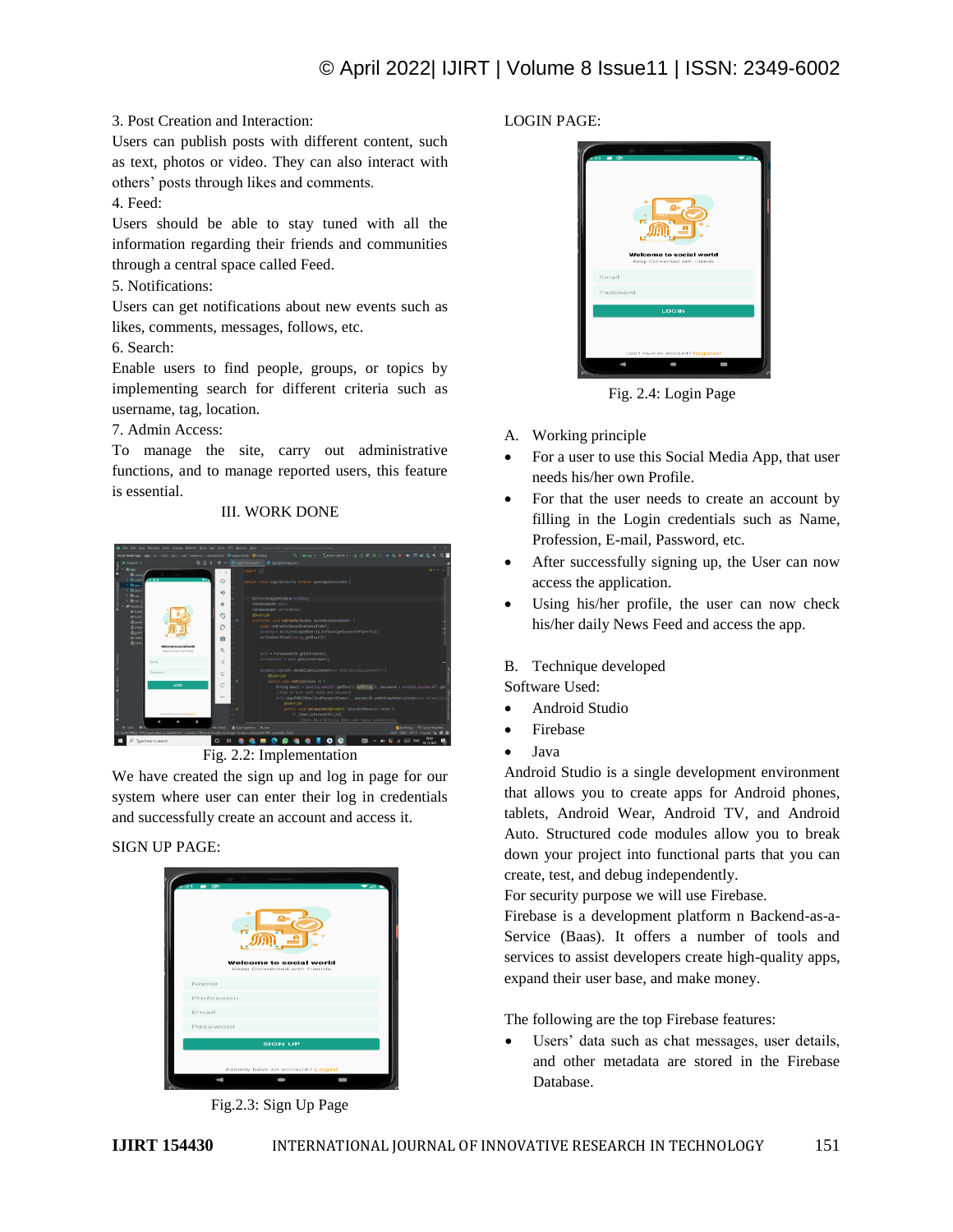User-generated content, such as the profile image and multimedia messages, are stored in Firebase Cloud Storage.

Most back-end development projects, including those requiring large data and Android development, employ Java as the server-side language. Java is also widely used in desktop and mobile computing, games, and numerical computation.

#### **C. Design/Flowchart**



Fig. 2.6: Flowchart

#### IV. RESULTS





This application is specially designed for professors, students, and organizations to help everyone easily connect with each other in one platform. This will help bridge the communication gap within the campus.

The app provides a platform where the student can share their knowledge and gain credibility in their chosen field. Within an online community, they can also communicate and acquire information from others who have completed similar research and have their questions answered, make friends and network.

The future of social media is continuously evolving where you can find that all the major mediums which are live like television, radio, videos, live events, etc. will make a paradigm shift to social media.

This project embodies most of the features required for efficient functioning of an application. However, a few possibilities can be explored in the near future.

The application can be further modified wherein the geographical restriction of a campus can be removed and it can be expanded far and wide.

We can incorporate features wherein the user will be able to utilize the app offline as well where the user can view their download like notes or any documents similar to the feature of YouTube Downloads.

As the future of social media evolves with the help of new tools, the quality and accessibility of the technologies can boost the application.

#### ACKNOWLEDGMENT

It has been a great opportunity to gain plenty of experience in real time project, followed by the knowledge of designing and analyzing a project in which we had the experience of gaining practical knowledge. We would like to express our gratitude and appreciation to all those who gave us